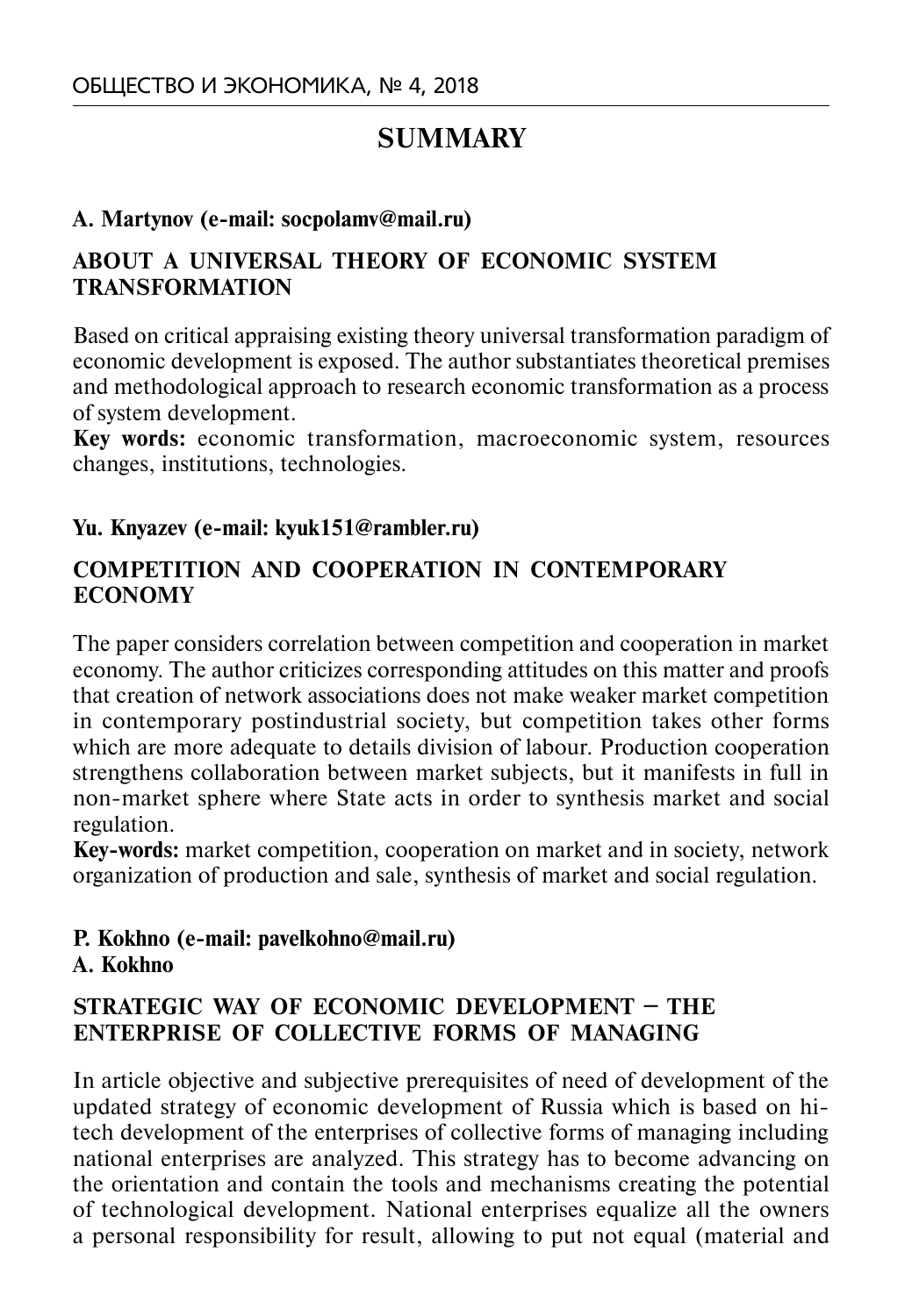non-material) shares of different people, fastening harmonious harmony of work for the public good with mutual responsibility through the share capital. The West European cooperative models of housekeeping allowing municipalities to be built in effectively modern market economy and to show obvious achievements in the solution of the available social and economic problems not only a separate local community, but also more considerable territorial educations are considered.

**Key words**: economy of Russia, national enterprises, share capital, West European cooperative models, local resources, innovative cluster.

#### **L. Mindeli (e-mail: L. Mindeli@issras.ru) S. Chernykh (e-mail: serge-chernn@yandex.ru)**

### **RUSSIAN SCIENCE: YESTERDAY, TODAY, TOMORROW**

The state of domestic science in many respects defines security of national interests from internal and external threats and significantly influences social development of the country. In this article taking into account of Strategy of scientific and technological development of the Russian Federation a number of the problems connected with ensuring functioning of the research sphere is considered. Creation of reliable barriers against the threats of domestic scientific and technological potential deformation and obstacle of the Russian economy development is offered. The thematic forecast on public and to the humanities for  $2021-2040$  is suggested.

**Key words:** research and development, fundamental science, national innovative system, social development, big calls, financial and personnel resources, projections.

### **F. Urunova (e-mail: info@rea.uz)**

# **ACTIVATION OF PARTICIPATION OF COMMERCIAL BANKS OF UZBEKISTAN IN PROJECT FINANCING**

Programs of restructuring and modernizing industrial production of the economy of the Republic of Uzbekistan require adequate methods of financing. Author sees activation of participation of commercial banks of the republic in project financing as one of the main directions of expansion of investment processes in. **Key words:** investments, investment projects, project financing, commercial banks.